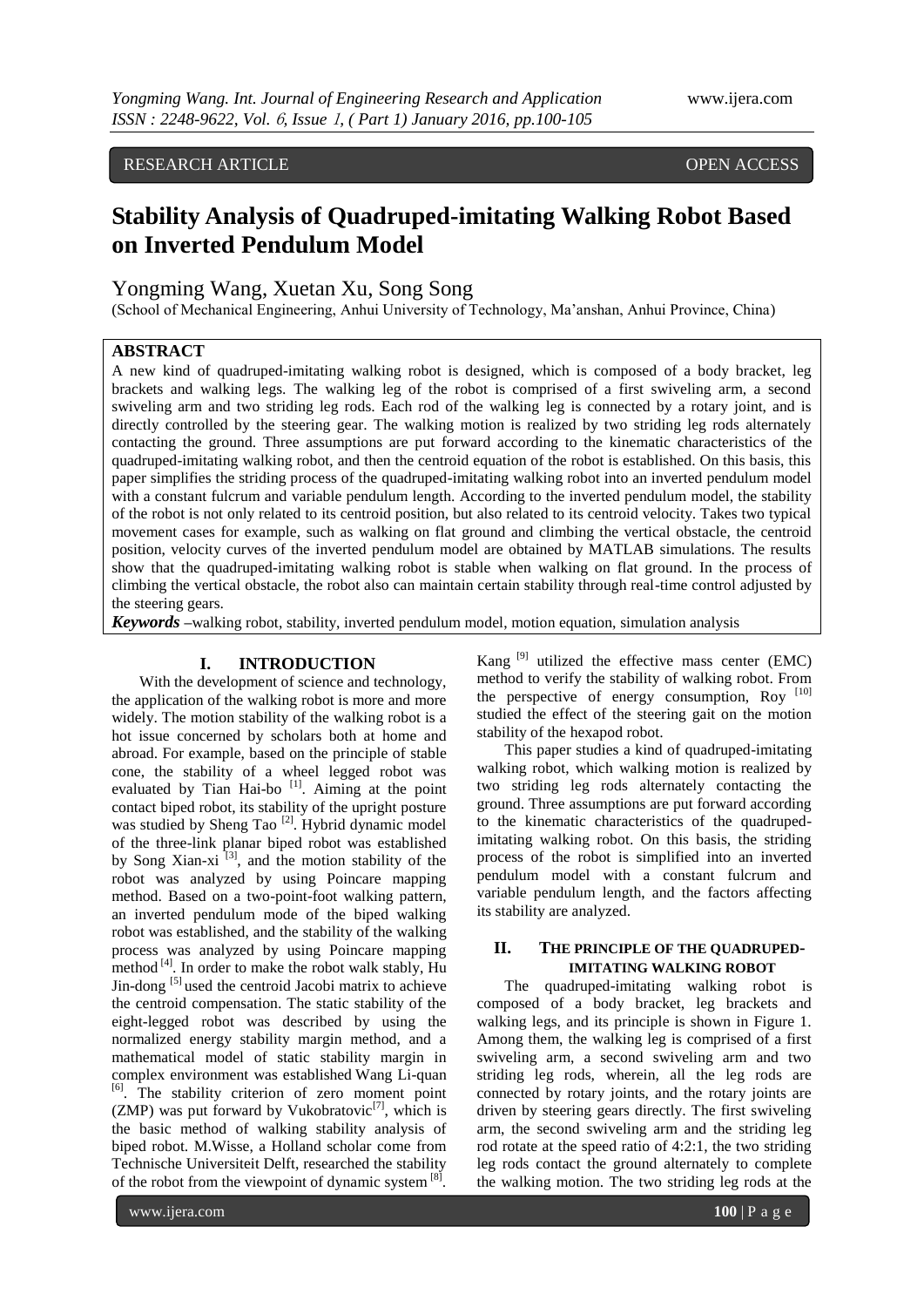same side are perpendicular. In order to control the steering of the quadruped-imitating walking robot, the leg bracket and the body bracket is connected by a rotary joint, which is driven by the steering gear.



**Fig.1 The principle of the walking robot**

## **III. THE CENTROID EQUATION OF THE QUADRUPED-IMITATING WALKING ROBOT**

The walking motion of the quadruped-imitating walking robot is realized by the fore and rear striding leg rods contact the ground alternately, so the centroid position of the robot is changing. Considering that the walking process of the quadruped-imitating walking robot is periodic, so takes one striding process for stability analysis.

A complete walking period includes two phases: four-leg supporting phase and two-leg supporting phase. The stability of the four-leg support phase is well, but the stability of the two-leg support phase is poor, so only the two-leg support phase is studied.

According to its kinematic characteristics, three assumptions are put forward.

1) The mass of each rod is concentrated in its centroid;

2) The contact process between the striding leg rod and the ground is realized by a rotation around a fulcrum, and the slippage is ignored;

3) Only consider about robots' movement in the vertical and fore-and-aft direction, and ignore the movement in the left-right direction.

As shown in Figure 2, according to the motion principle of the quadruped-imitating walking robot, in accordance with the right-hand rule to establish its coordinate system, the touchdown point of right striding leg rod is defined as the coordinate origin *O*, the forward direction is *X*-direction and the vertical direction is *Z*-direction. *O*<sup>i</sup> represents the centroid of the rod *i*,  $i = 1, 2, ... 19$ , wherein, 1 and 11 are the first swiveling arms; 2 and 12 are the second swiveling arms; 3, 4, 13 and 14 are the striding leg rods; 5, 6, 7, 8, 15, 16, 17 and 18 are feet at the end of the striding leg rods, which are rubber and their mass are ignored; 9 and 19 are leg brackets; 10 is the

body bracket.  $(x_i, y_i, z_i)$  represent the coordinates of the centroid of rod *i*.



**Fig.2 The coordinate system of the walking robot**

The initial position of the robot is that the first swiveling arm is in vertical pose.  $\theta_1$ ,  $\theta_2$ ,  $\theta_3$  and  $\theta_4$ indicate the angles between the positive *X*-direction and the first swiveling arm, the second swiveling arm, the fore striding leg rod and the rear striding leg rod respectively. According to the coordinate system established in Figure 2, when the first swiveling arm has rotated  $\theta$  angle from the initial position, the following equations are easy to get.

$$
\theta_1 = \frac{\pi}{2} \cdot \theta
$$
\n
$$
\theta_2 = \pi \cdot \frac{\theta}{2}
$$
\n
$$
\theta_3 = \frac{3\pi}{4} \cdot \frac{\theta}{2}
$$
\n
$$
\theta_4 = \frac{\pi}{4} \cdot \frac{\theta}{4}
$$
\n(1)

It is assumed that  $l_1$ ,  $2l_2$ ,  $2l_3$ ,  $l_4$  and  $l_5$  are indicate the length of the first swiveling arm, the second swiveling arm, the striding leg rod, the leg bracket and the body bracket respectively. According to the coordinate system established in Figure 2, the centroid equations of rods are as follows (without considering Y-coordinates):

$$
\begin{cases}\n x_1 = \frac{1}{2} l_1 \cos \theta_1 + l_2 \cos \theta_2 + l_3 \cos \theta_3 \\
 z_1 = \frac{1}{2} l_1 \sin \theta_1 + l_2 \sin \theta_2 + l_3 \sin \theta_3\n\end{cases}
$$
\n(2)

$$
\begin{cases}\nx_2 = l_2 \cos \theta_2 + l_3 \cos \theta_3 \\
z_2 = l_2 \sin \theta_2 + l_3 \sin \theta_3\n\end{cases}
$$
\n(3)

$$
\begin{cases} x_3 = l_3 \cos \theta_3 \\ z_3 = l_3 \sin \theta_3 \end{cases}
$$
 (4)

$$
\begin{cases} x_4 = 2l_2 \cos \theta_2 + l_3 \cos \theta_3 \\ z_4 = 2l_2 \sin \theta_2 + l_3 \sin \theta_3 \end{cases}
$$
 (5)

www.ijera.com **101** | P a g e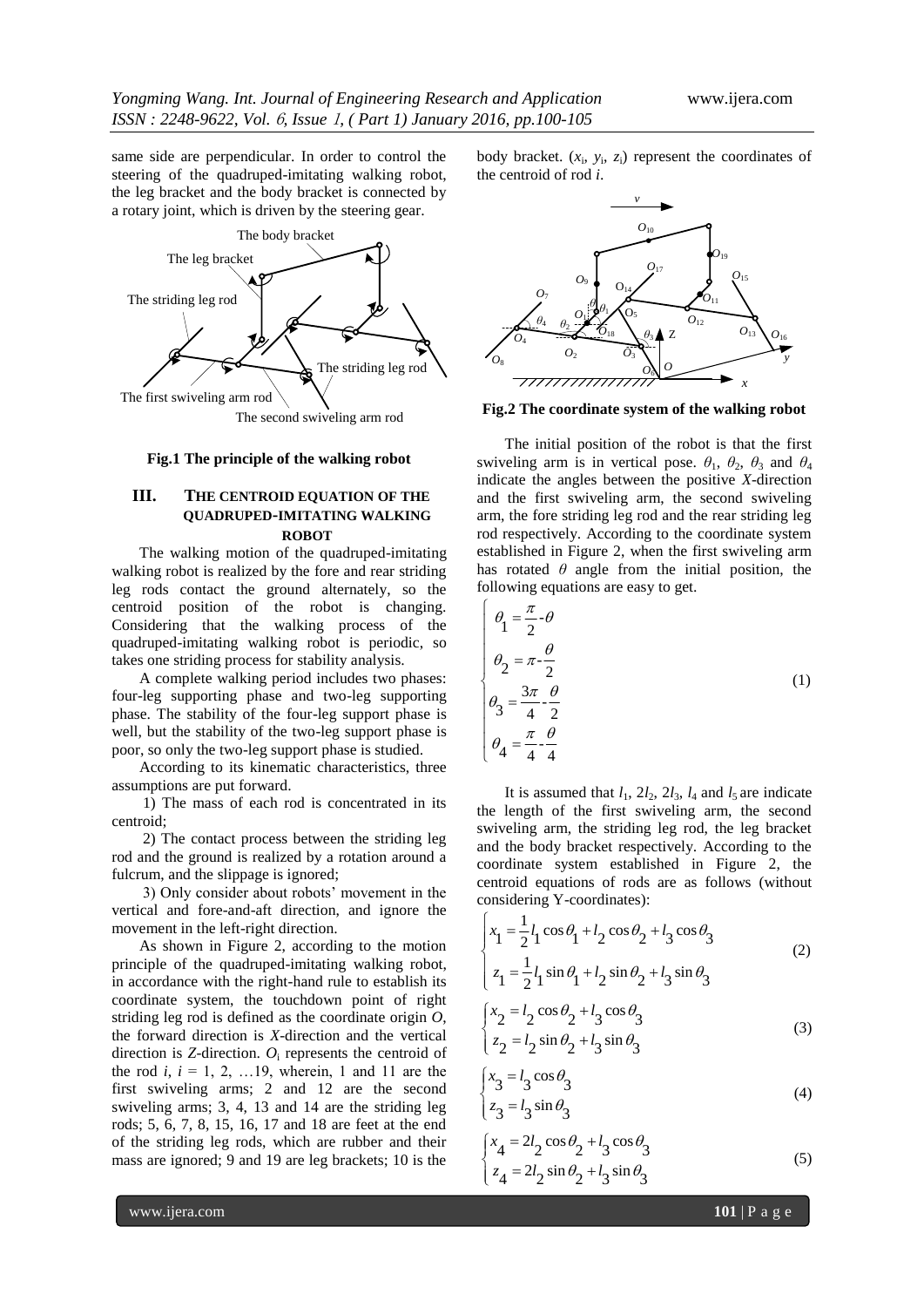$$
\int x_5 = 2l_3 \cos \theta_3 \tag{6}
$$

$$
\begin{cases}\n z_5 = 2l_3 \sin \theta_3\n\end{cases}
$$
\n(6)

$$
\begin{cases} x_6 = 0\\ z_6 = 0 \end{cases} \tag{7}
$$

$$
\begin{cases}\n x_7 = l_3 \cos \theta_4 + 2l_2 \cos \theta_2 + l_3 \cos \theta_3 \\
 z_7 = l_3 \sin \theta_4 + 2l_2 \sin \theta_2 + l_3 \sin \theta_3\n\end{cases}
$$
\n(8)

$$
\begin{cases}\n x_8 = 2l_2 \cos \theta_2 + l_3 \cos \theta_3 - l_3 \cos \theta_4 \\
 z_8 = 2l_2 \sin \theta_2 + l_3 \sin \theta_3 - l_3 \sin \theta_4\n\end{cases}
$$
\n(9)

$$
\begin{cases}\n x_9 = l_1 \cos \theta_1 + l_2 \cos \theta_2 + l_3 \cos \theta_3 \\
 z_9 = l_1 \sin \theta_1 + l_2 \sin \theta_2 + l_3 \sin \theta_3 + l_4/2\n\end{cases}
$$
\n(10)

$$
\begin{cases}\n x_{10} = l_1 \cos \theta_1 + l_2 \cos \theta_2 + l_3 \cos \theta_3 \\
 z_{10} = l_1 \sin \theta_1 + l_2 \sin \theta_2 + l_3 \sin \theta_3\n\end{cases}
$$
\n(11)

$$
(10 \t 1 \t 1 \t 2 \t 2 \t 3 \t 3
$$
  

$$
x_i = x_j, z_i = z_j, i = 11, 12...19, j = 1, 2, ...9
$$
 (12)

According to the coordinates of the centroid of each rod given in equation (1) to (12), the centroid coordinates' expressions of the quadruped-imitating walking robot can be obtained.

$$
\begin{cases}\n19 \\
\sum m_{1} x_{1} = \frac{i}{1} = 1 \quad \frac{19}{11} \\
\sum m_{1} x_{2} = \frac{i}{1} = 1 \quad \frac{19}{11} \\
z = \frac{i}{1} = 1 \quad \frac{11}{11} \\
\sum m_{1} x_{1} = 1 \quad \frac{1}{11}\n\end{cases}
$$
\n(13)

# **IV. THE INVERTED PENDULUM MODEL OF THE QUADRUPED-IMITATING WALKING ROBOT**

Based on the above assumptions, the quadrupedimitating walking robot can be simplified as an inverted pendulum model with a constant fulcrum and variable pendulum length, as shown in Figure 3. There are two cases of centroid pose of the inverted pendulum model. In Figure 3 (a), there is a minor deviation between the centroid position and the supporting point *O*. If the centroid position of the robot moves toward the supporting point *O*, then the robot can recover balance by adjusting the centroid position through the striding movement before the robot falls down, so its stability is high. If the centroid position of the robot moves away from the supporting point  $O$ , and the deviation is increasing,

then the robot may not be able to adjust in time and then will fall down. In Figure 5 (b), the centroid position deviates from the supporting point *O* too far, and which is beyond the adjustment range of the robot, therefore, it will be fall down.





As shown in Figure 4, if the centroid of the quadruped-imitating walking robot is located at the upper right of the supporting point  $O$ , the robot has a tendency to fall down in the positive direction of *X*axis. At this time, the robot's two rear striding leg rods have rotated to the front of the supporting point *O*, and prepare to contact the ground at the touchdown point *A*. In this case, to maintain the stability of the robot, it is necessary to ensure that the centroid of the robot is located at the left of the touchdown point *A*.





Through the analysis of the inverted pendulum model of the robot, the factors affecting the movement stability are not only related to the centroid position of the robot, but also related to the centroid velocity of the robot. If the centroid of the robot is closer to the supporting point *O* and its movement direction is opposite to the direction of tumble tendency, then the stability of the robot is better.

## **V. STABILITY ANALYSIS OF THE ROBOT WHEN WALKING ON FLAT GROUND**

According to the inverted pendulum model of the robot mentioned above, the position and velocity of the centroid can be simulated by using MATLAB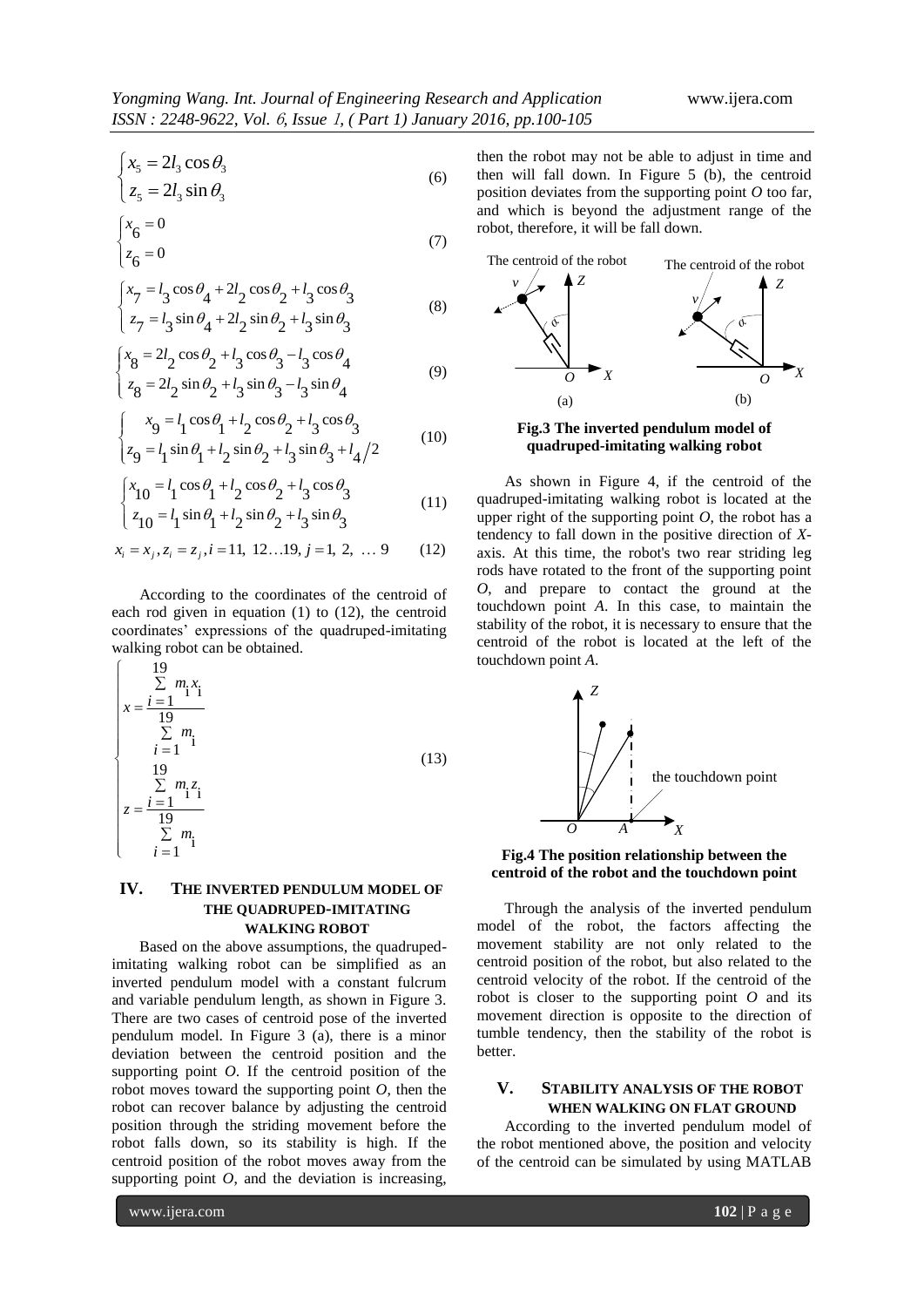software, and the simulation parameters of the robot are shown in table 1.

|  |  | <b>Table.1 Simulation parameters</b> |
|--|--|--------------------------------------|
|--|--|--------------------------------------|

| Parameter name                                     | Symbol   | Value                |
|----------------------------------------------------|----------|----------------------|
| The length of the first<br>swiveling arm           | $l_1$    | $0.05 \; \mathrm{m}$ |
| The half-length of the second<br>swiveling rod     | $l_{2}$  | $0.08 \; \mathrm{m}$ |
| The half-length of the striding<br>leg rod         | l3       | $0.07 \;{\rm m}$     |
| The length of the leg bracket                      | $l_4$    | $0.225 \text{ m}$    |
| The length of the body<br>bracket                  | $l_{5}$  | $0.45 \; \mathrm{m}$ |
| The angular velocity of the<br>first swiveling arm | $\omega$ | 12 rpm               |

According to the equation (13) and Table 1, the centroid displacement curve of the quadrupedimitating walking robot is obtained by MATLAB simulation, as shown in Figure 5. In a stride process, the robot's centroid displacement in *X*-direction changes from -0.130m to 0.130m, the centroid displacement firstly increases from 0.135 m to 0.190 m in *Z*-direction, after moves across the coordinate origin point, the centroid displacement drops to 0.135m again.



**Fig.5 The centroid displacement curve of the robot when walking on flat ground**

When the centroid of robot is on the negative half of *X-axis*, the robot has a tendency to fall to negative direction *X*-direction. The angle between the positive direction of *X-axis* and the beeline defined by the initial centroid position and the touchdown point *O* is largest, that is:

$$
\alpha_{\text{max}} = \arctan \frac{|x_0|}{z_0} \tag{14}
$$

According to the simulation results of Figure 5, it can be known that  $x_0 = -0.130$ m,  $z_0 = 0.135$ m, then according to equation (14), the angle  $\alpha_{\text{max}}$  is 43.9°. As the robot walks, the angle becomes smaller, and the distance between the centroid and the origin *O* decreases gradually, so the stability is pretty good.

The stability of the quadruped-imitating walking robot is also related to the velocity of the centroid. The velocity curve of the centroid in the *X*-direction can be obtained by MATLAB simulation, as shown in Figure 6. When the centroid of the robot is on the negative half *X-axis*, the velocity of the centroid in *X*direction increases to the maximum of 0.0465m/s rapidly, and then decreases gradually. When the centroid of the robot is moving to the above of the origin *O*, its velocity decreases to the minimum of 0.0345 m/s. In this process, the velocity of the centroid is positive, that is, the robot is moving towards the opposite direction of the robot trends to fall down, so the stability of the robot is good in this process.



**Fig.6 The velocity curve of the centroid in the** *X***direction**

When the centroid of the robot is on the positive half X-axis, the velocity of the centroid in Xdirection increases to the maximum of 0.0465m/s gradually, and then decreases rapidly, and the velocity of centroid is positive all the time. In this process, the two rear striding leg rods are moving on the positive half *X*-axis, that is, they are moving from origin *O* toward touchdown point A. According to the coordinate system shown in Figure 2, the displacement curve of the end point of the rear striding leg rod can be obtained as shown in Figure 7. The displacement of the end point of the rear striding leg rod in *X*-direction changes from -0.16m to 0.259m, and in Figure 5, the robot's centroid position changes from 0 to 0.130m. That is, the centroid is on the left of the touchdown point A, so it is stable when the robot walking on the flat ground.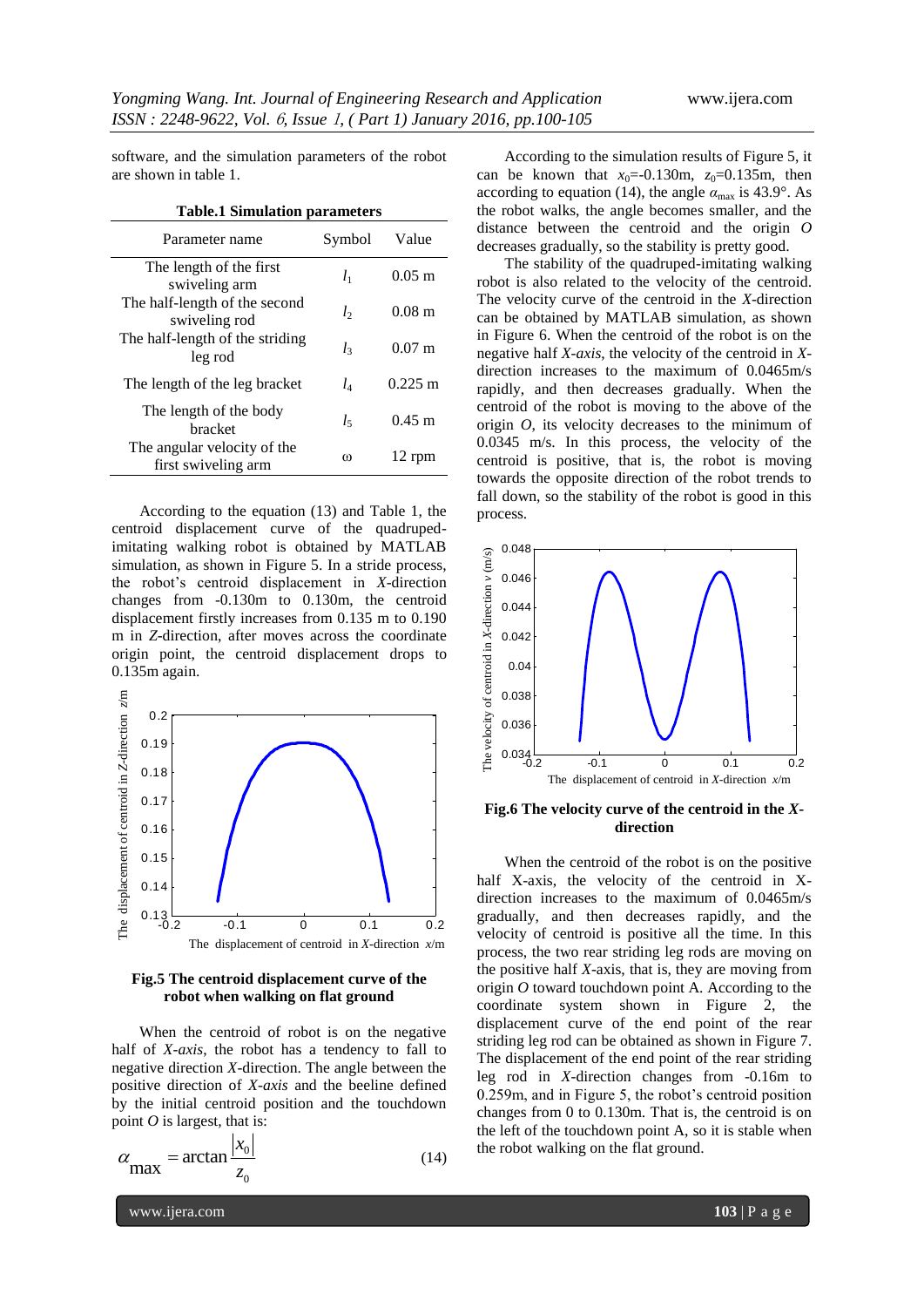

**Fig.7 The displacement curve of the end point of the rear striding leg rod**

#### **VI. STABILITY ANALYSIS OF THE ROBOT WHEN CLIMBING THE VERTICAL OBSTACLE**

When the robot climbs the vertical obstacle, its centroid equation can be established similar to that when the robot walks on flat ground. The centroid displacement curve of the quadruped-imitating walking robot when climbing the vertical obstacle is obtained through MATLAB simulation, as shown in Figure 8.



#### **Fig.8 The centroid displacement curve of the robot when climbing the vertical obstacle**

The centroid displacement of the robot in the *X*direction ranges from -0.07m to 0.130m. The centroid displacement of the robot in Z-direction begins from -0.0398m, when the centroid of the robot is moving to the top of the origin  $O$ , it increases to the maximum of 0.190m in *Z*-direction, and after the centroid moves across the origin *O*, and the centroid displacement drops to 0.135m in the *Z*-direction. The curve above the dotted line in Figure 8 is the same as that shown in Figure 5, it illustrates that the robot has completed climbing the vertical obstacle.

Assumes that  $\alpha_0$  is the angle between the positive direction of *Z*-axis and the beeline defined by the initial centroid and the origin *O*, and its value is:

$$
\alpha_0 = \pi \text{-} \arctan \left| \frac{x_0}{z_0} \right| \tag{15}
$$

According to the simulation results of Figure 8, it can be known that  $x_0 = -0.07$ m,  $z_0 = -0.0398$ m, and  $\alpha_0$ =119.6°. At the beginning of climbing the vertical obstacle, the centroid of the robot is on the negative half *X*-axis, the distance between the centroid and the original point *O* is large, so the robot has the tendency to fall down.

The stability of the quadruped-imitating walking robot is also related to the velocity of the centroid. When the robot climbs the vertical obstacle, the velocity curve of the centroid in the *X*-direction is obtained through MATLAB simulation, as shown in Figure 9.



#### **Fig.9 The velocity curve of the centroid in the** *X***direction**

The minimum value of the velocity of the robot's centroid in the *X*-direction is -0.0625m/s, and the maximum one is 0.0464 m/s. The curve above the dotted line in Figure 9 is the same as that shown in Figure 6, it illustrates that the robot has completed climbing the vertical obstacle. In the process of the robot climbing the vertical obstacle, the displacement of the robot's centroid in the *X*-direction changes from -0.07m to 0.1494m, and the value of velocity is negative, the centroid of robot moves away from the touchdown point A, so its stability is poor. Due to all rods of the walking leg are rotated by the steering gears directly, when the robot is going to out of balance, the centroid of robot is moving toward the touchdown point A by changing the output torque of the steering gears. When the velocity of the centroid changes to a positive value, the stability of the robot is improved. When the velocity of the centroid increases in X-direction, it will move towards the